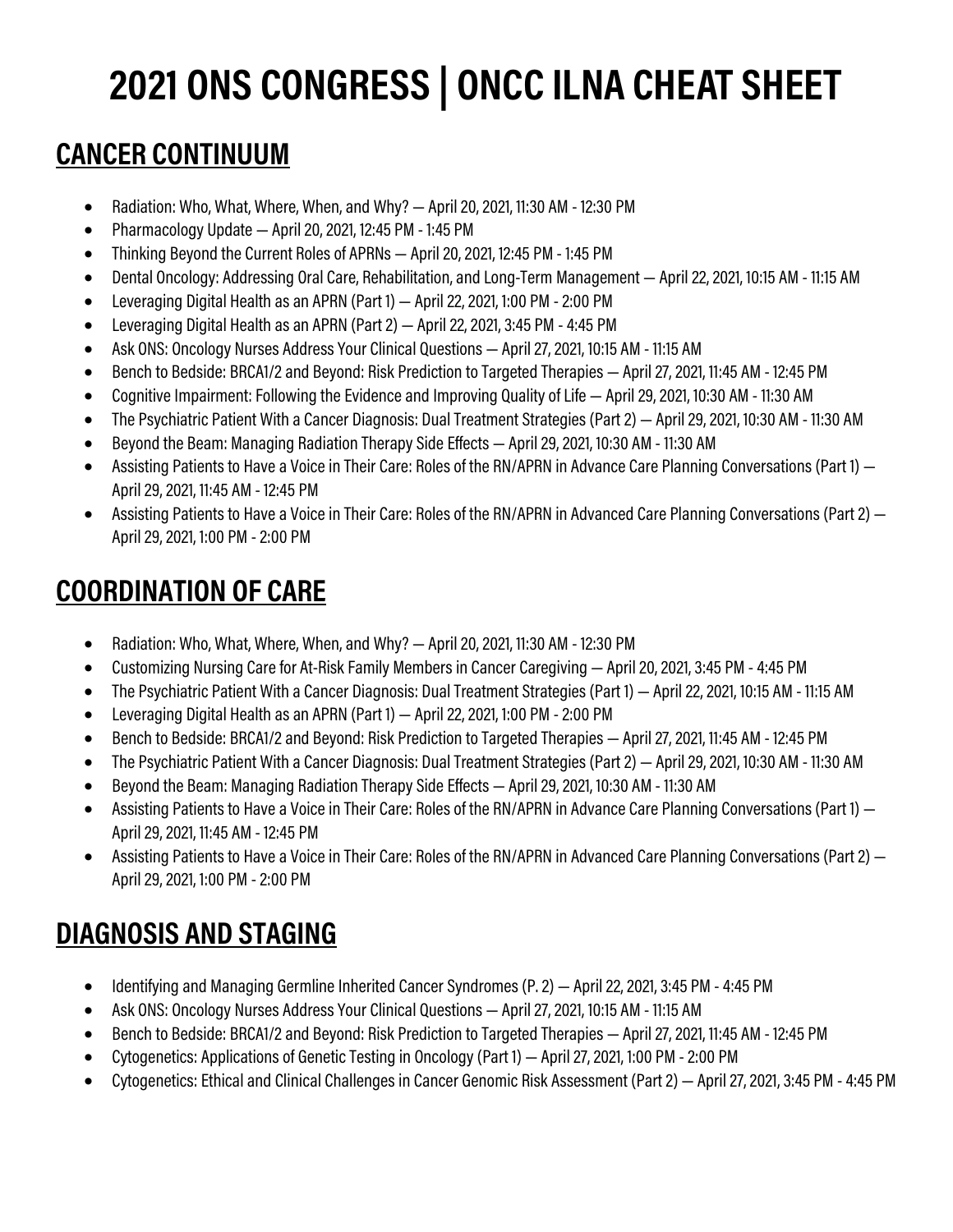# **DISEASE-RELATED BIOLOGY**

- Pharmacokinetic (PK) Directed Dosing April 20, 2021, 11:30 AM 12:30 PM
- Radiation: Who, What, Where, When, and Why? April 20, 2021, 11:30 AM 12:30 PM
- Immuno-Oncology Landscape: What Does the Future Hold? (Part 1) April 22, 2021, 10:15 AM 11:15 AM
- Dental Oncology: Addressing Oral Care, Rehabilitation, and Long-Term Management April 22, 2021, 10:15 AM 11:15 AM
- Immuno-Oncology Landscape: What Does the Future Hold? (Part 2) April 22,2021, 11:45 AM 12:45 PM
- Identifying and Managing Germline Inherited Cancer Syndromes (P. 1) April 22, 2021, 1:00 PM -2:00 PM
- It Is a Matter of Time: Sepsis in Oncology Practice April 22, 2021, 1:00 PM -2:00 PM
- Identifying and Managing Germline Inherited Cancer Syndromes (P. 2) April 22, 2021, 3:45 PM 4:45 PM
- So Your Institution Wants to Administer Radionuclides? April 27, 2021, 10:15 AM 11:15 AM
- Bench to Bedside: BRCA1/2 and Beyond: Risk Prediction to Targeted Therapies April 27, 2021, 11:45 AM 12:45 PM
- Cytogenetics: Applications of Genetic Testing in Oncology (Part 1) April 27, 2021, 1:00 PM -2:00 PM
- Vaccines: Answering our Questions About Patients With Cancer and COVID-19 Vaccines April 27, 2021, 1:00 PM -2:00 PM
- Cytogenetics: Ethical and Clinical Challenges in Cancer Genomic Risk Assessment (Part 2) April 27, 2021, 3:45 PM 4:45 PM

# **END OF LIFE**

- Assisting Patients to Have a Voice in Their Care: Roles of the RN/APRN in Advance Care Planning Conversations (Part 1) April 29, 2021, 11:45 AM - 12:45 PM
- Assisting Patients to Have a Voice in Their Care: Roles of the RN/APRN in Advanced Care Planning Conversations (Part 2) April 29, 2021, 1:00 PM -2:00 PM

## **GRAFT-VERSUS-HOST DISEASE PREVENTION AND MANAGEMENT**

• Cytogenetics: Applications of Genetic Testing in Oncology (Part 1) — April 27, 2021, 1:00 PM -2:00 PM

#### **HEALTH PROMOTION/SCREENING AND EARLY DETECTION**

- Ask ONS: Oncology Nurses Address Your Clinical Questions April 27, 2021, 10:15 AM 11:15 AM
- Vaccines: Answering our Questions About Patients With Cancer and COVID-19 Vaccines April 27, 2021, 1:00 PM -2:00 PM

## **ONCOLOGIC EMERGENCIES**

- Radiation: Who, What, Where, When, and Why?  $-$  April 20, 2021, 11:30 AM 12:30 PM
- It Is a Matter of Time: Sepsis in Oncology Practice April 22, 2021, 1:00 PM -2:00 PM
- Ask ONS: Oncology Nurses Address Your Clinical Questions April 27, 2021, 10:15 AM 11:15 AM
- Cytogenetics: Applications of Genetic Testing in Oncology (Part 1) April 27, 2021, 1:00 PM -2:00 PM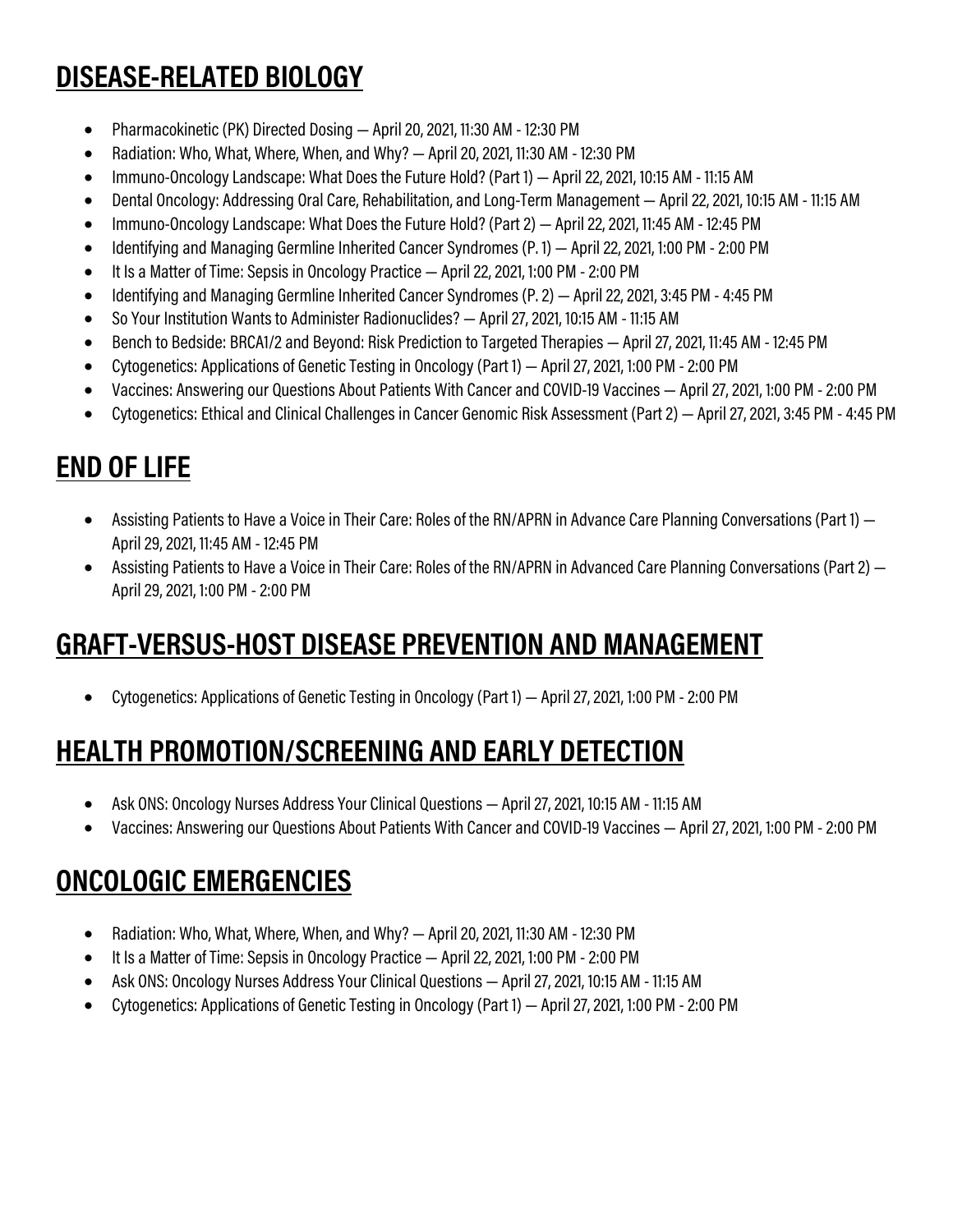# **ONCOLOGY NURSING PRACTICE**

- Opening Keynote: Oncology Nursing: Catalyzing Hope and Care April 20, 2021, 10:00 AM 11:00 AM
- The Time Is Now: Charting the Course to Achieve Health Equity (Part 1) April 20, 2021, 11:30 AM 12:30 PM
- PhD-DNP Collaboration: Opportunities to Translate Scientific Research Into Practice April 20, 2021, 11:30 AM 12:30 PM
- The Victoria Mock New Investigator Award Lecture April 20, 2021, 12:45 PM 1:45 PM
- The Time Is Now: Charting the Course to Achieve Health Equity (Part2) April 20, 2021, 12:45 PM 1:45 PM
- Mara Mogensen Flaherty Lectureship: Collective Care: Holding Burnout, Grief, and Joy Through the Arts April 20, 2021, 3:45 PM - 4:45 PM
- NIH Funding Updates April 20, 2021, 3:45 PM 4:45 PM
- Customizing Nursing Care for At-Risk Family Members in Cancer Caregiving April 20, 2021, 3:45 PM 4:45 PM
- Having a Ball: A Healthy Dose of Music, Laughter, and Patient Inspiration April 22, 2021, 9:00 AM 10:00 AM
- The Psychiatric Patient With a Cancer Diagnosis: Dual Treatment Strategies (Part 1) April 22, 2021, 10:15 AM 11:15 AM
- Building of a CAR T-Cell Program: How to Go From None to Done April 22, 2021, 11:45 AM 12:45 PM
- Ethical Dilemmas: Advocating for Your Patients April 22, 2021, 11:45 AM 12:45 PM
- Pathway to Resilience for Oncology Nurses: During a Pandemic and Beyond (Part 1) April 22, 2021, 11:45 AM 12:45 PM
- Telehealth in the Oncology Setting: Dotting the I's and Crossing the T's to Ensure Compliance and Reimbursement April 22, 2021, 1 PM -2 PM
- Identifying and Managing Germline Inherited Cancer Syndromes (P. 1) April 22, 2021, 1:00 PM -2:00 PM
- Pathway to Resilience for Oncology Nurses: During a Pandemic and Beyond (Part 2) April 22, 2021, 1:00 PM -2:00 PM
- What Is in a Name? Biosimilars in Oncology Practice April 22, 2021, 3:45 PM 4:45 PM
- Spotlight on Awards: The ONS Distinguished Researcher Lecture April 22, 2021, 3:45 PM 4:45 PM
- Engaging the Oncology Nurse Learner With Technology and Innovation April 27, 2021, 10:15 AM 11:15 AM
- Innovative Methods for Study Enrollment April 27, 2021, 10:15 AM 11:15 AM
- Ask ONS: Oncology Nurses Address Your Clinical Questions April 27, 2021, 10:15 AM 11:15 AM
- Building an Oncology Inpatient Unit: Staffing, Educating, Stabilizing, and Beyond April 27, 2021, 11:45 AM 12:45 PM
- Disparities: Improving Inclusion of Underrepresented Populations in Oncology Studies April 27, 2021, 11:45 AM 12:45 PM
- Bench to Bedside: BRCA1/2 and Beyond: Risk Prediction to Targeted Therapies April 27, 2021, 11:45 AM 12:45 PM
- Patient Acuity Tools in the Outpatient Infusion Setting: How to Make Them Work for You April 27, 2021, 11:45 AM 12:45 PM
- Whisper Down the Linac: Is the Existence of Radiation Oncology Nursing Being Compromised? April 27, 2021, 1:00 PM 2:00 PM
- Creating Calm During Calamity: Lessons in Leadership April 27, 2021, 1:00 PM 2:00 PM
- Challenges and Innovations in Remote Oncology Research: Obtaining E-Consent and Managing Ethics (Part 1) April 27, 2021, 1:00 PM -2:00 PM
- Vaccines: Answering our Questions About Patients With Cancer and COVID-19 Vaccines April 27, 2021, 1:00 PM -2:00 PM
- Perception is Reality: Leveraging the Value of Certification April 27, 2021, 3:45 PM 4:45 PM
- Role of the APRN in Prescribing Oncologic Agents April 27, 2021, 3:45 PM 4:45 PM
- Challenges and Innovations in Remote Oncology Research: Study Visits and Biometric Collection (Part 2) April 27, 2021, 3:45 PM - 4:45 PM
- Beyond the Beam: Managing Radiation Therapy Side Effects April 29, 2021, 10:30 AM 11:30 AM
- Research Abstract Critique April 29, 2021, 10:30 AM 11:30 AM
- The Psychiatric Patient With a Cancer Diagnosis: Dual Treatment Strategies (Part 2) April 29, 2021, 10:30 AM 11:30 AM
- Surgical Oncology: Enhanced Recovery Improves Outcomes (Part 1) April 29, 2021, 11:45 AM 12:45 PM
- Assisting Patients to Have a Voice in Their Care: Roles of the RN/APRN in Advance Care Planning Conversations (Part 1) April 29, 2021, 11:45 AM - 12:45 PM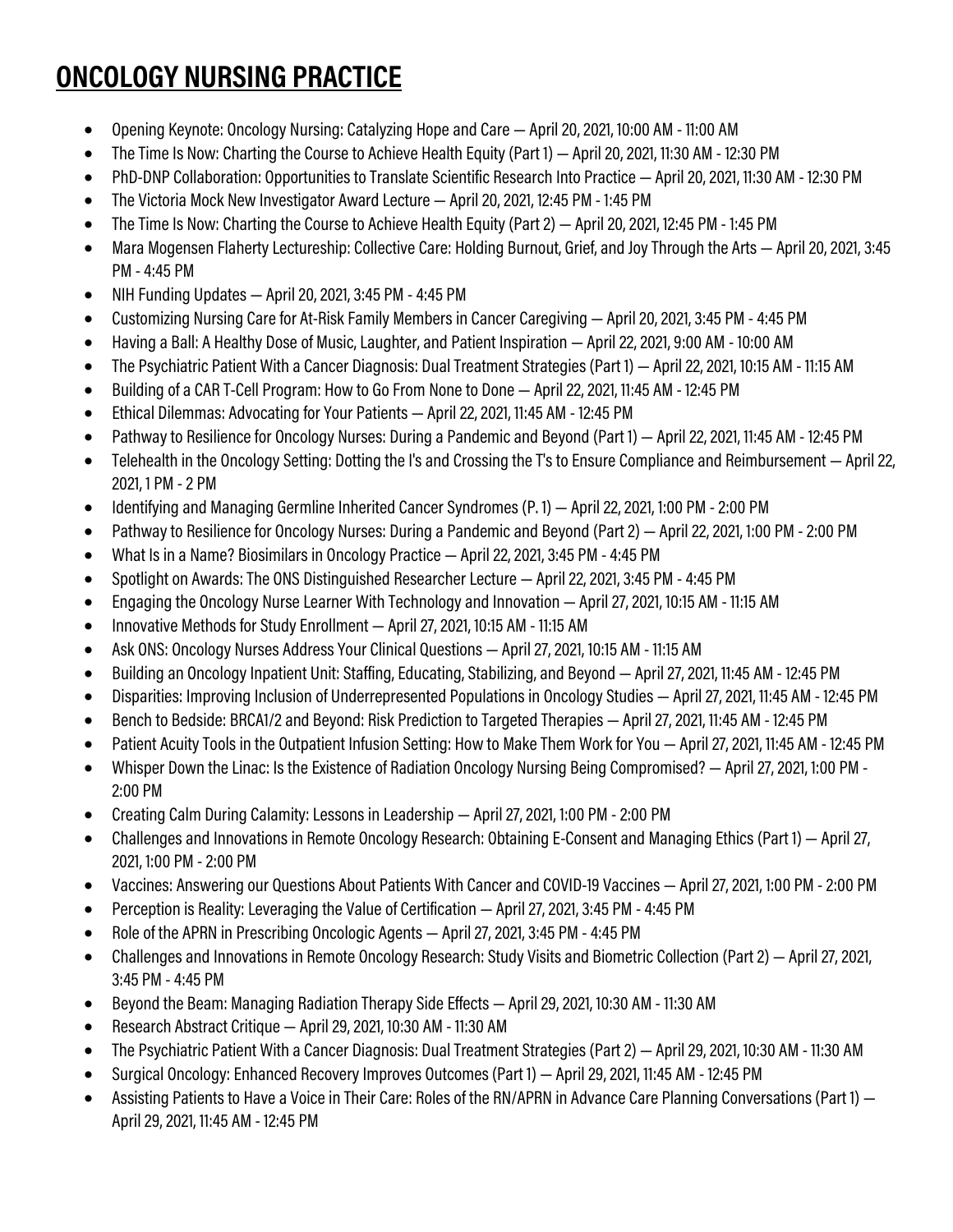- Medical Marijuana: Exploring Established Guidelines for APRNs Certifying a Medical Marijuana Condition (Part 1) April 29, 2021, 11:45 AM - 12:45 PM
- Best of Late-Breaking Research Abstracts April 29, 2021, 11:45 AM 12:45 PM
- A Showcase of Nursing Innovation April 29, 2021, 1:00 PM 2:00 PM
- Surgical Oncology: Enhanced Recovery Improves Outcomes (Part 2) April 29, 2021, 1:00 PM 2:00 PM
- Symptom Science: State of the Science (Part 1) April 29, 2021, 1:00 PM -2:00 PM
- Am I an Oncology Nurse? Yes, I Am an Oncology Nurse, and More! April 29, 2021, 1:00 PM 2:00 PM
- Assisting Patients to Have a Voice in Their Care: Roles of the RN/APRN in Advanced Care Planning Conversations (Part 2)  $-$ April 29, 2021, 1:00 PM -2:00 PM
- New Administration, New US Congress, New Opportunities for Nurses to Be Advocates April 29, 2021, 3:45 PM 4:45 PM
- Symptom Science: Precision Health (Part 2) April 29, 2021, 3:45 PM 4:45 PM
- Medical Marijuana: The Role of an APRN Certifying a Medical Marijuana Condition (Part 2) April 29, 2021, 3:45 PM 4:45 PM
- Emerging Therapies in Radiation From a Medical Physics Perspective April 29, 2021, 3:45 PM 4:45 PM

## **PALLIATIVE CARE**

- Ask ONS: Oncology Nurses Address Your Clinical Questions April 27, 2021, 10:15 AM 11:15 AM
- Cognitive Impairment: Following the Evidence and Improving Quality of Life April 29, 2021, 10:30 AM 11:30 AM
- Beyond the Beam: Managing Radiation Therapy Side Effects April 29, 2021, 10:30 AM 11:30 AM
- Surgical Oncology: Enhanced Recovery Improves Outcomes (Part 1) April 29, 2021, 11:45 AM 12:45 PM
- Assisting Patients to Have a Voice in Their Care: Roles of the RN/APRN in Advance Care Planning Conversations (Part 1) April 29, 2021, 11:45 AM - 12:45 PM
- Medical Marijuana: Exploring Established Guidelines for APRNs Certifying a Medical Marijuana Condition (Part 1) April 29, 2021, 11:45 AM - 12:45 PM
- Assisting Patients to Have a Voice in Their Care: Roles of the RN/APRN in Advanced Care Planning Conversations (Part 2) April 29, 2021, 1:00 PM -2:00 PM
- Surgical Oncology: Enhanced Recovery Improves Outcomes (Part 2) April 29, 2021, 1:00 PM -2:00 PM
- Symptom Science: State of the Science (Part 1) April 29,2021, 1:00 PM -2:00 PM
- Medical Marijuana: The Role of an APRN Certifying a Medical Marijuana Condition (Part 2) April 29, 2021, 3:45 PM 4:45 PM
- Symptom Science: Precision Health (Part 2) April 29, 2021, 3:45 PM 4:45 PM

## **PROFESSIONAL**

- Opening Keynote: Oncology Nursing: Catalyzing Hope and Care April 20, 2021, 10:00 AM 11:00 AM
- PhD-DNP Collaboration: Opportunities to Translate Scientific Research Into Practice April 20, 2021, 11:30 AM 12:30 PM
- The Time Is Now: Charting the Course to Achieve Health Equity (Part 1) April 20, 2021, 11:30 AM 12:30 PM
- The Time Is Now: Charting the Course to Achieve Health Equity (Part 2) April 20, 2021, 12:45 PM 1:45 PM
- Thinking Beyond the Current Roles of APRNs April 20, 2021, 12:45 PM 1:45 PM
- The Victoria Mock New Investigator Award Lecture April 20, 2021, 12:45 PM 1:45 PM
- Customizing Nursing Care for At-Risk Family Members in Cancer Caregiving April 20, 2021, 3:45 PM 4:45 PM
- Mara Mogensen Flaherty Lectureship: Collective Care: Holding Burnout, Grief, and Joy Through the Arts April 20, 2021, 3:45 PM - 4:45 PM
- NIH Funding Updates April 20, 2021, 3:45 PM 4:45 PM
- Having a Ball: A Healthy Dose of Music, Laughter, and Patient Inspiration April 22, 2021, 9:00 AM 10:00 AM
- Best of Research Abstracts April 22, 2021, 10:15 AM 11:15 AM
- The Psychiatric Patient With a Cancer Diagnosis: Dual Treatment Strategies (Part 1) April 22, 2021, 10:15 AM 11:15 AM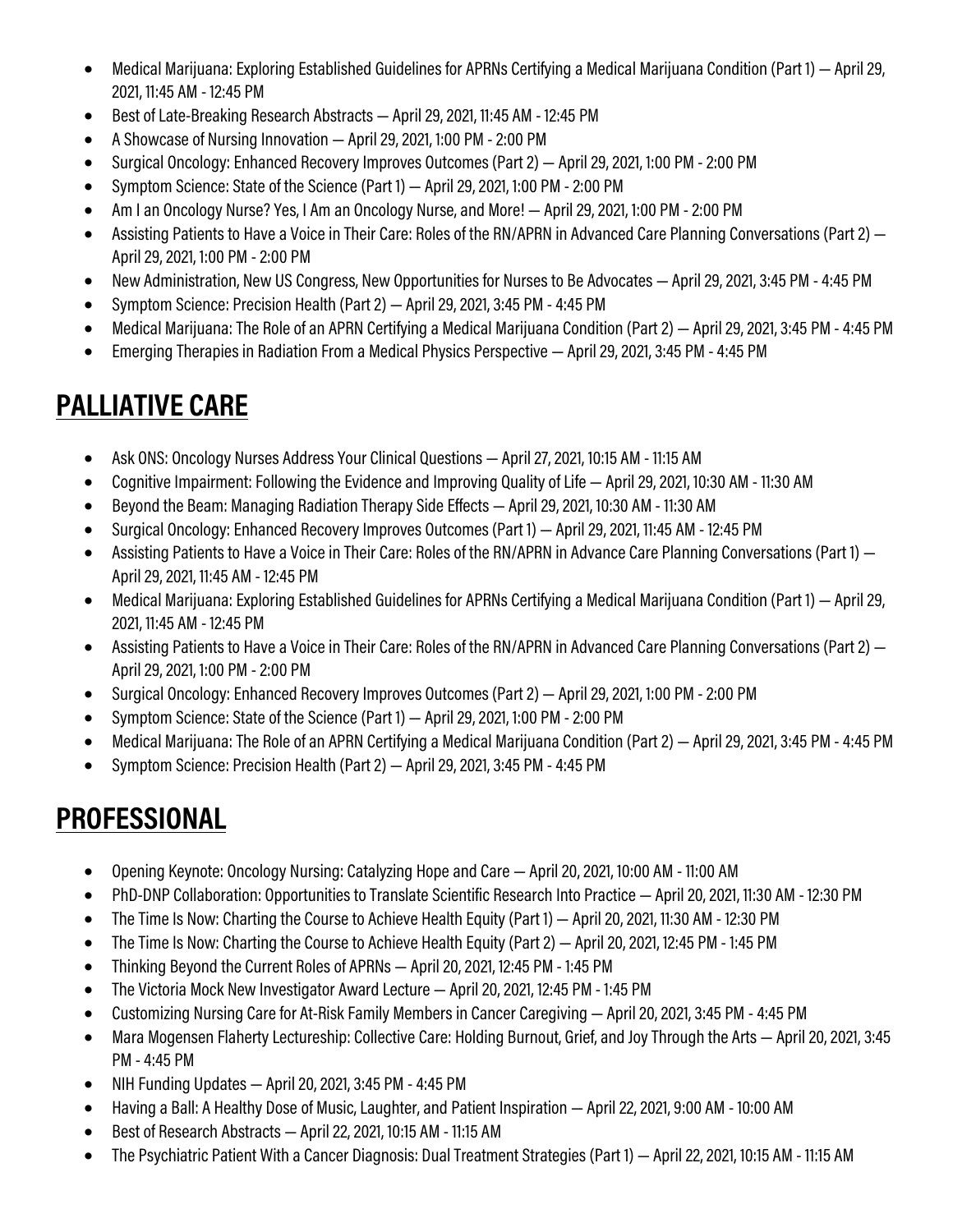- Ethical Dilemmas: Advocating for Your Patients April 22, 2021, 11:45 AM 12:45 PM
- Pathway to Resilience for Oncology Nurses: During a Pandemic and Beyond (Part 1) April 22, 2021, 11:45 AM 12:45 PM
- Building of a CAR T-Cell Program: How to Go From None to Done April 22, 2021, 11:45 AM 12:45 PM
- Leveraging Digital Health as an APRN (Part 1) April 22, 2021, 1:00 PM -2:00 PM
- Telehealth in the Oncology Setting: Dotting the I's and Crossing the T's to Ensure Compliance and Reimbursement April 22, 2021, 1:00 PM -2:00 PM
- Identifying and Managing Germline Inherited Cancer Syndromes (Part 1) April 22, 2021, 1:00 PM -2:00 PM
- Pathway to Resilience for Oncology Nurses: During a Pandemic and Beyond (Part 2) April 22, 2021, 1:00 PM -2:00 PM
- Leveraging Digital Health as an APRN (Part 2) April 22, 2021, 3:45 PM 4:45 PM
- What Is in a Name? Biosimilars in Oncology Practice April 22, 2021, 3:45 PM 4:45 PM
- Spotlight on Awards: The ONS Distinguished Researcher Lecture April 22, 2021, 3:45 PM 4:45 PM
- Innovative Methods for Study Enrollment April 27, 2021, 10:15 AM 11:15 AM
- Engaging the Oncology Nurse Learner With Technology and Innovation April 27, 2021, 10:15 AM 11:15 AM
- Patient Acuity Tools in the Outpatient Infusion Setting: How to Make Them Work for You April 27, 2021, 11:45 AM 12:45 PM
- Building an Oncology Inpatient Unit: Staffing, Educating, Stabilizing, and Beyond April 27,2021, 11:45 AM 12:45 PM
- Disparities: Improving Inclusion of Underrepresented Populations in Oncology Studies April 27, 2021, 11:45 AM 12:45 PM
- Challenges and Innovations in Remote Oncology Research: Obtaining E-Consent and Managing Ethics (Part 1) April 27, 2021, 1:00 PM -2:00 PM
- Vaccines: Answering our Questions About Patients With Cancer and COVID-19 Vaccines April 27, 2021, 1:00 PM -2:00 PM
- Whisper Down the Linac: Is the Existence of Radiation Oncology Nursing Being Compromised? April 27, 2021, 1:00 PM 2:00 PM
- Creating Calm During Calamity: Lessons in Leadership April 27, 2021, 1:00 PM 2:00 PM
- Challenges and Innovations in Remote Oncology Research: Study Visits and Biometric Collection (Part 2) April 27, 2021, 3:45 PM - 4:45 PM
- Perception is Reality: Leveraging the Value of Certification April 27, 2021, 3:45 PM 4:45 PM
- Role of the APRN in Prescribing Oncologic Agents April 27, 2021, 3:45 PM 4:45 PM
- Research Abstract Critique April 29, 2021, 10:30 AM 11:30 AM
- Surgical Oncology: Enhanced Recovery Improves Outcomes (Part 1) April 29, 2021, 11:45 AM 12:45 PM
- Best of Late-Breaking Research Abstracts April 29, 2021, 11:45 AM 12:45 PM
- Medical Marijuana: Exploring Established Guidelines for APRNs Certifying a Medical Marijuana Condition (Part 1) April 29, 2021, 11:45 AM - 12:45 PM
- Am I an Oncology Nurse? Yes, I Am an Oncology Nurse, and More! April 29, 2021, 1:00 PM 2:00 PM
- Symptom Science: State of the Science (Part 1) April 29, 2021, 1:00 PM -2:00 PM
- Surgical Oncology: Enhanced Recovery Improves Outcomes (Part 2) April 29, 2021, 1:00 PM 2:00 PM
- A Showcase of Nursing Innovation April 29, 2021, 1:00 PM -2:00 PM
- Assisting Patients to Have a Voice in Their Care: Roles of the RN/APRN in Advanced Care Planning Conversations (Part 2)  $-$ April 29, 2021, 1:00 PM -2:00 PM
- Emerging Therapies in Radiation From a Medical Physics Perspective April 29, 2021, 3:45 PM 4:45 PM
- Medical Marijuana: The Role of an APRN Certifying a Medical Marijuana Condition (Part 2) April 29, 2021, 3:45 PM 4:45 PM
- New Administration, New US Congress, New Opportunities for Nurses to Be Advocates April 29, 2021, 3:45 PM 4:45 PM
- Symptom Science: Precision Health (Part 2) April 29, 2021, 3:45 PM 4:45 PM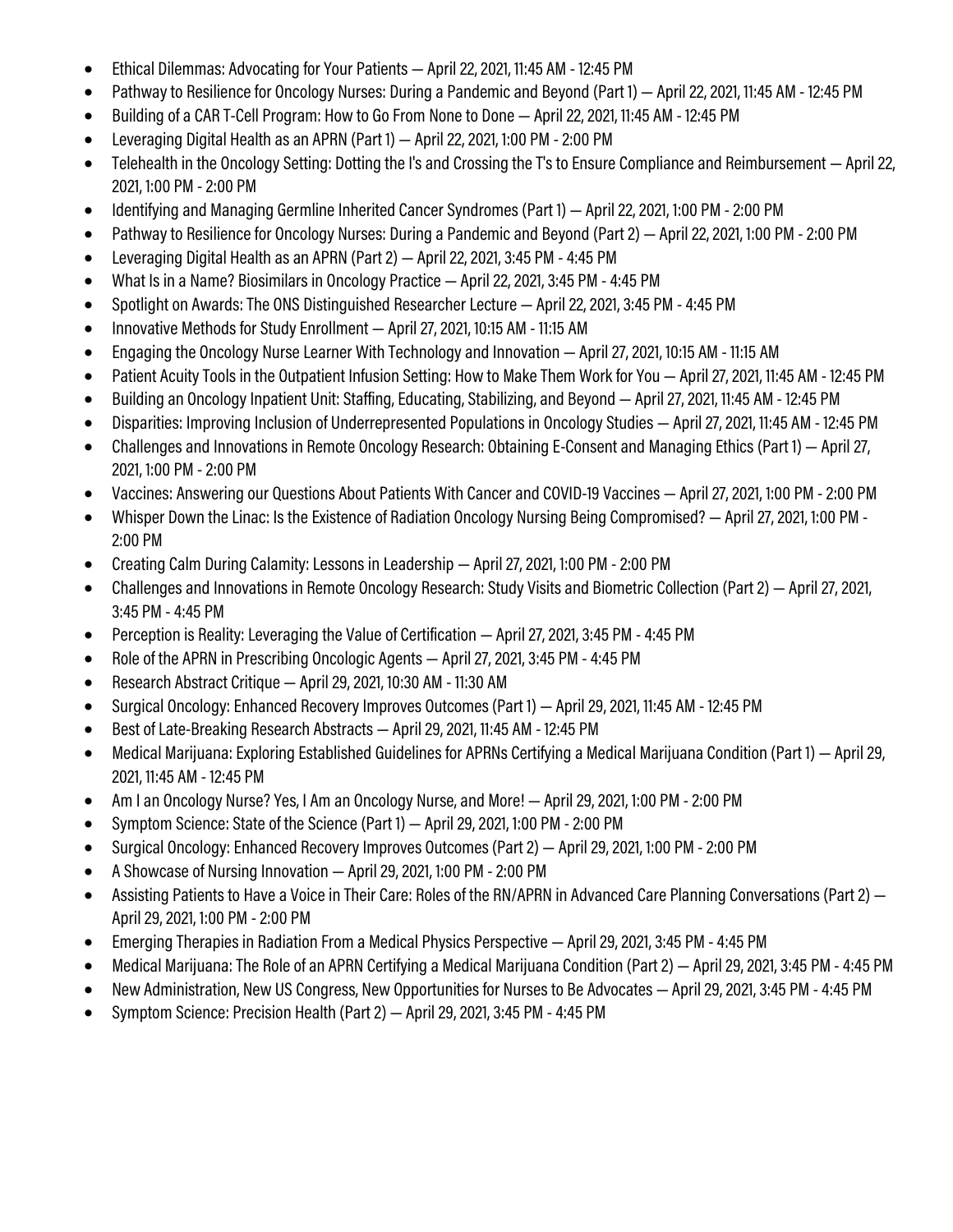# **PSYCHOSOCIAL**

- The Time Is Now: Charting the Course to Achieve Health Equity (Part 2) April 20, 2021, 12:45 PM 1:45 PM
- Customizing Nursing Care for At-Risk Family Members in Cancer Caregiving April 20, 2021, 3:45 PM 4:45 PM
- Mara Mogensen Flaherty Lectureship: Collective Care: Holding Burnout, Grief, and Joy Through the Arts April 20, 2021, 3:45 PM - 4:45 PM
- Having a Ball: A Healthy Dose of Music, Laughter, and Patient Inspiration April 22, 2021, 9:00 AM 10:00 AM
- The Psychiatric Patient With a Cancer Diagnosis: Dual Treatment Strategies (Part 1) April 22, 2021, 10:15 AM 11:15 AM
- Ethical Dilemmas: Advocating for Your Patients April 22, 2021, 11:45 AM 12:45 PM
- Ask ONS: Oncology Nurses Address Your Clinical Questions April 27, 2021, 10:15 AM 11:15 AM
- The Psychiatric Patient With a Cancer Diagnosis: Dual Treatment Strategies (Part 2) April 29, 2021, 10:30 AM 11:30 AM
- Cognitive Impairment: Following the Evidence and Improving Quality of Life April 29, 2021, 10:30 AM 11:30 AM
- Assisting Patients to Have a Voice in Their Care: Roles of the RN/APRN in Advance Care Planning Conversations (Part 1) April 29, 2021, 11:45 AM - 12:45 PM
- Assisting Patients to Have a Voice in Their Care: Roles of the RN/APRN in Advanced Care Planning Conversations (Part 2) April 29, 2021, 1:00 PM -2:00 PM
- Medical Marijuana: The Role of an APRN Certifying a Medical Marijuana Condition (Part 2) April 29, 2021, 3:45 PM 4:45 PM

# **QUALITY OF LIFE**

- The Time Is Now: Charting the Course to Achieve Health Equity (Part 2) April 20, 2021, 12:45 PM 1:45 PM
- Mara Mogensen Flaherty Lectureship: Collective Care: Holding Burnout, Grief, and Joy Through the Arts April 20, 2021, 3:45 PM - 4:45 PM
- Customizing Nursing Care for At-Risk Family Members in Cancer Caregiving April 20, 2021, 3:45 PM 4:45 PM
- Having a Ball: A Healthy Dose of Music, Laughter, and Patient Inspiration April 22, 2021, 9:00 AM 10:00 AM
- Ask ONS: Oncology Nurses Address Your Clinical Questions April 27, 2021, 10:15 AM 11:15 AM
- Cognitive Impairment: Following the Evidence and Improving Quality of Life April 29, 2021, 10:30 AM 11:30 AM
- The Psychiatric Patient With a Cancer Diagnosis: Dual Treatment Strategies (Part 2) April 29, 2021, 10:30 AM 11:30 AM
- Beyond the Beam: Managing Radiation Therapy Side Effects April 29, 2021, 10:30 AM 11:30 AM
- Assisting Patients to Have a Voice in Their Care: Roles of the RN/APRN in Advance Care Planning Conversations (Part 1) April 29, 2021, 11:45 AM - 12:45 PM
- Medical Marijuana: Exploring Established Guidelines for APRNs Certifying a Medical Marijuana Condition (Part 1) April 29, 2021, 11:45 AM - 12:45 PM
- Assisting Patients to Have a Voice in Their Care: Roles of the RN/APRN in Advanced Care Planning Conversations (Part 2) April 29, 2021, 1:00 PM -2:00 PM
- Symptom Science: State of the Science (Part 1) April 29, 2021, 1:00 PM -2:00 PM
- Symptom Science: Precision Health (Part 2) April 29, 2021, 3:45 PM 4:45 PM
- Medical Marijuana: The Role of an APRN Certifying a Medical Marijuana Condition (Part 2) April 29, 2021, 3:45 PM 4:45 PM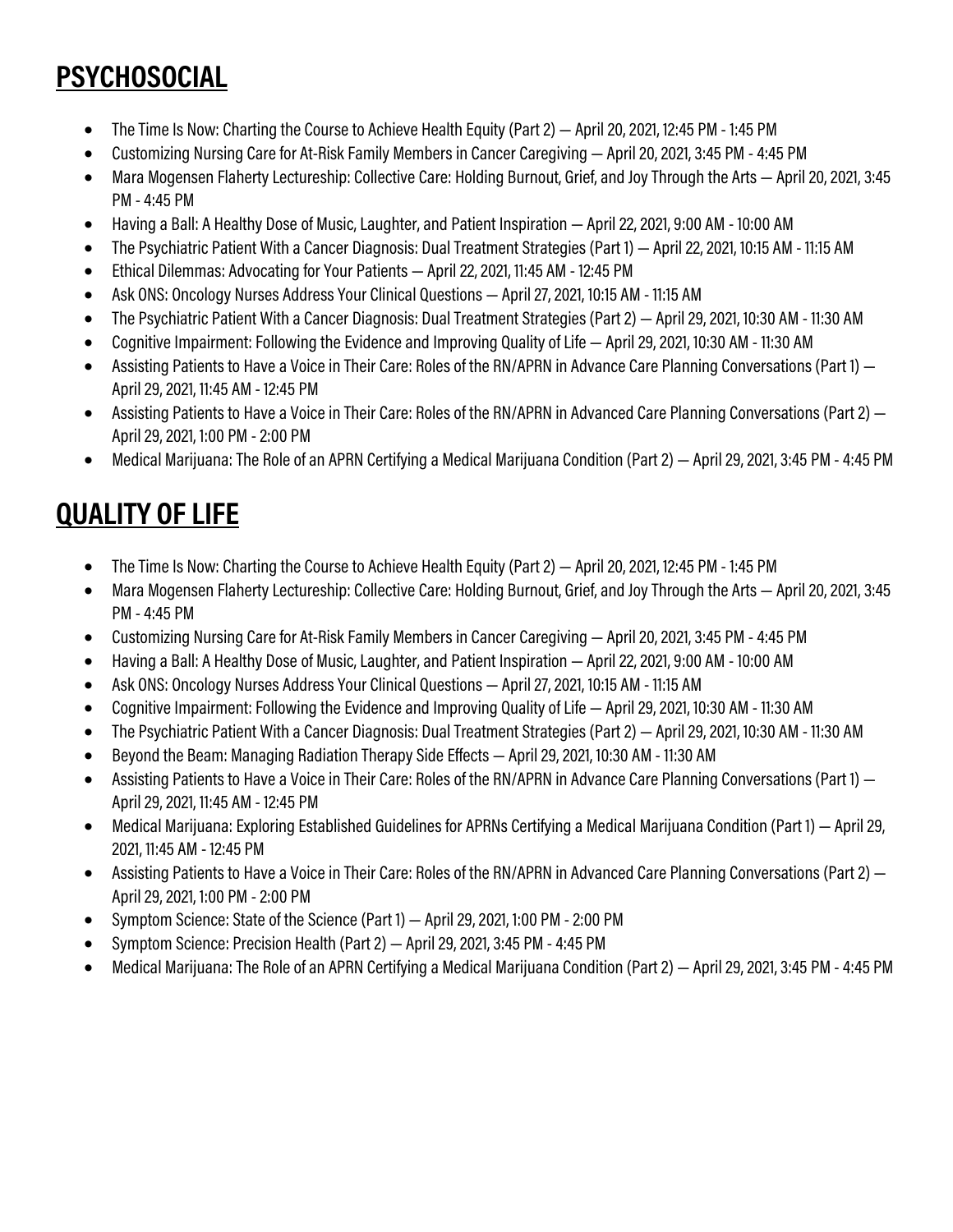## **ROLES OF THE APN**

- PhD-DNP Collaboration: Opportunities to Translate Scientific Research Into Practice April 20, 2021, 11:30 AM 12:30 PM
- The Victoria Mock New Investigator Award Lecture April 20, 2021, 12:45 PM 1:45 PM
- Thinking Beyond the Current Roles of APRNs April 20, 2021, 12:45 PM 1:45 PM
- Immuno-Oncology Landscape: What Does the Future Hold? (Part 1) April 22, 2021, 10:15 AM 11:15 AM
- Ethical Dilemmas: Advocating for Your Patients April 22, 2021, 11:45 AM 12:45 PM
- Identifying and Managing Germline Inherited Cancer Syndromes (Part 1) April 22, 2021, 1:00 PM -2:00 PM
- Leveraging Digital Health as an APRN (Part 1) April 22, 2021, 1:00 PM -2:00 PM
- What Is in a Name? Biosimilars in Oncology Practice April 22, 2021, 3:45 PM 4:45 PM
- Leveraging Digital Health as an APRN (Part 2) April 22, 2021, 3:45 PM 4:45 PM
- Innovative Methods for Study Enrollment April 27, 2021, 10:15 AM 11:15 AM
- Disparities: Improving Inclusion of Underrepresented Populations in Oncology Studies April 27, 2021, 11:45 AM 12:45 PM
- Patient Acuity Tools in the Outpatient Infusion Setting: How to Make Them Work for You April 27, 2021, 11:45 AM 12:45 PM
- Building an Oncology Inpatient Unit: Staffing, Educating, Stabilizing, and Beyond April 27, 2021, 11:45 AM 12:45 PM
- Creating Calm During Calamity: Lessons in Leadership April 27, 2021, 1:00 PM 2:00 PM
- Challenges and Innovations in Remote Oncology Research: Obtaining E-Consent and Managing Ethics (Part 1) April 27, 2021, 1:00 PM -2:00 PM
- Vaccines: Answering our Questions About Patients With Cancer and COVID-19 Vaccines April 27, 2021, 1:00 PM -2:00 PM
- Role of the APRN in Prescribing Oncologic Agents April 27, 2021, 3:45 PM 4:45 PM
- Challenges and Innovations in Remote Oncology Research: Study Visits and Biometric Collection (Part 2) April 27, 2021, 3:45 PM - 4:45 PM
- Perception is Reality: Leveraging the Value of Certification April 27, 2021, 3:45 PM 4:45 PM
- Medical Marijuana: Exploring Established Guidelines for APRNs Certifying a Medical Marijuana Condition (Part 1) April 29, 2021, 11:45 AM - 12:45 PM
- Assisting Patients to Have a Voice in Their Care: Roles of the RN/APRN in Advance Care Planning Conversations (Part 1) April 29, 2021, 11:45 AM - 12:45 PM
- Assisting Patients to Have a Voice in Their Care: Roles of the RN/APRN in Advanced Care Planning Conversations (Part 2) April 29, 2021, 1:00 PM -2:00 PM
- Am I an Oncology Nurse? Yes, I Am an Oncology Nurse, and More! April 29, 2021, 1:00 PM 2:00 PM
- A Showcase of Nursing Innovation April 29, 2021, 1:00 PM 2:00 PM
- Medical Marijuana: The Role of an APRN Certifying a Medical Marijuana Condition (Part 2) April 29, 2021, 3:45 PM 4:45 PM

## **SCIENTIFIC BASIS FOR PRACTICE**

- Radiation: Who, What, Where, When, and Why? April 20, 2021, 11:30 AM 12:30 PM
- Pharmacokinetic (PK) Directed Dosing April 20, 2021, 11:30 AM 12:30 PM
- PhD-DNP Collaboration: Opportunities to Translate Scientific Research Into Practice April 20, 2021, 11:30 AM 12:30 PM
- Dental Oncology: Addressing Oral Care, Rehabilitation, and Long-Term Management April 22, 2021, 10:15 AM 11:15 AM
- Immuno-Oncology Landscape: What Does the Future Hold? (Part 1) April 22, 2021, 10:15 AM 11:15 AM
- Immuno-Oncology Landscape: What Does the Future Hold? (Part 2) April 22, 2021, 11:45 AM 12:45 PM
- Identifying and Managing Germline Inherited Cancer Syndromes (Part 1) April 22, 2021, 1:00 PM 2:00 PM
- It Is a Matter of Time: Sepsis in Oncology Practice April 22, 2021, 1:00 PM -2:00 PM
- Identifying and Managing Germline Inherited Cancer Syndromes (Part 2) April 22, 2021, 3:45 PM 4:45 PM
- So Your Institution Wants to Administer Radionuclides? April 27, 2021, 10:15 AM 11:15 AM
- Bench to Bedside: BRCA1/2 and Beyond: Risk Prediction to Targeted Therapies April 27, 2021, 11:45 AM 12:45 PM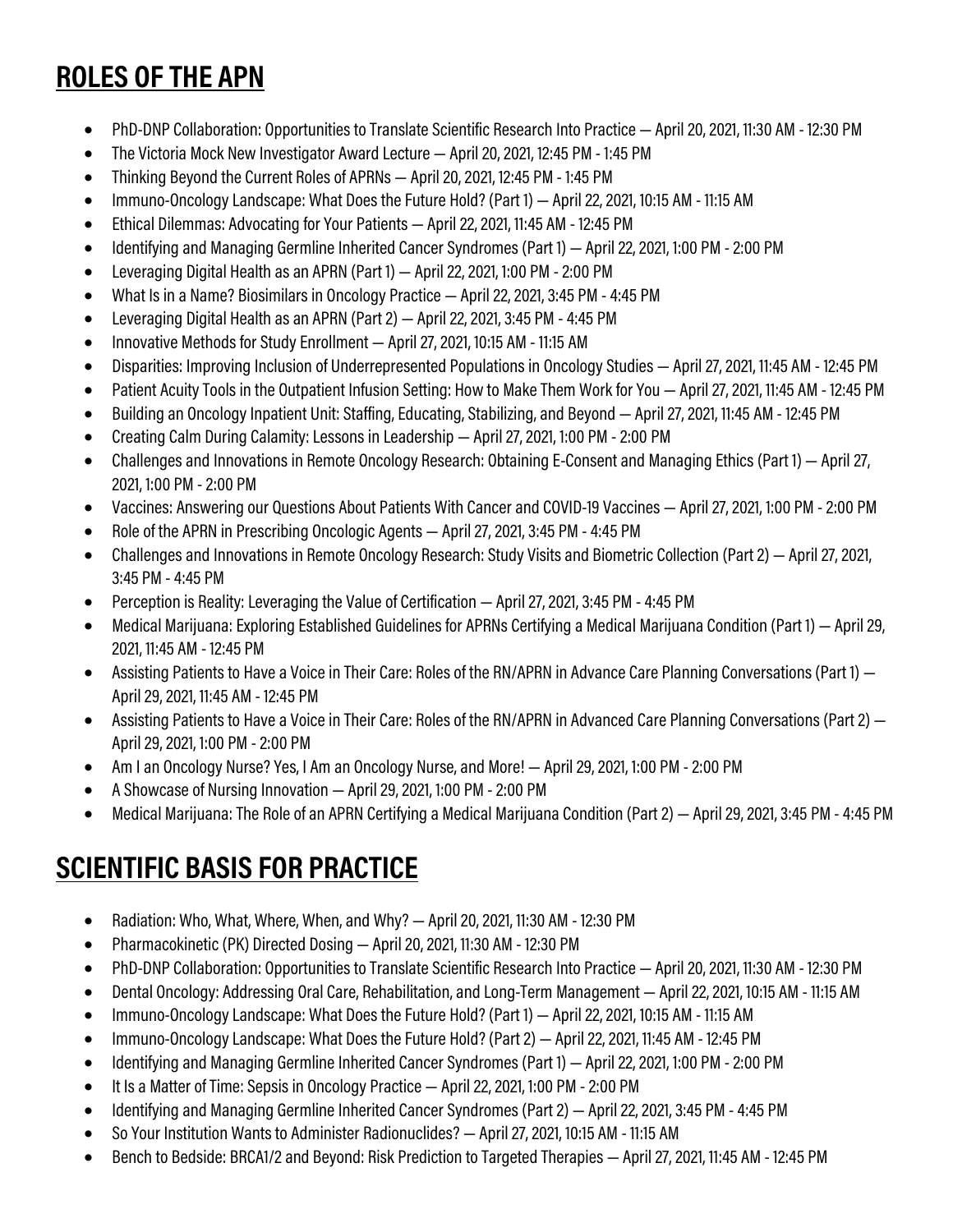- Cytogenetics: Applications of Genetic Testing in Oncology (Part 1) April 27, 2021, 1:00 PM -2:00 PM
- Cytogenetics: Ethical and Clinical Challenges in Cancer Genomic Risk Assessment (Part 2) April 27, 2021, 3:45 PM 4:45 PM
- The Psychiatric Patient With a Cancer Diagnosis: Dual Treatment Strategies (Part 2) April 29, 2021, 10:30 AM 11:30 AM
- Beyond the Beam: Managing Radiation Therapy Side Effects April 29, 2021, 10:30 AM 11:30 AM
- Emerging Therapies in Radiation From a Medical Physics Perspective April 29, 2021, 3:45 PM 4:45 PM

#### **SURVIVORSHIP**

- Mara Mogensen Flaherty Lectureship: Collective Care: Holding Burnout, Grief, and Joy Through the Arts April 20, 2021, 3:45 PM - 4:45 PM
- Dental Oncology: Addressing Oral Care, Rehabilitation, and Long-Term Management April 22, 2021, 10:15 AM 11:15 AM
- Ask ONS: Oncology Nurses Address Your Clinical Questions April 27, 2021, 10:15 AM 11:15 AM
- The Psychiatric Patient With a Cancer Diagnosis: Dual Treatment Strategies (Part 2) April 29, 2021, 10:30 AM 11:30 AM
- Cognitive Impairment: Following the Evidence and Improving Quality of Life April 29, 2021, 10:30 AM 11:30 AM
- Beyond the Beam: Managing Radiation Therapy Side Effects April 29, 2021, 10:30 AM 11:30 AM
- Assisting Patients to Have a Voice in Their Care: Roles of the RN/APRN in Advance Care Planning Conversations (Part 1) April 29, 2021, 11:45 AM - 12:45 PM
- Surgical Oncology: Enhanced Recovery Improves Outcomes (Part 1) April 29, 2021, 11:45 AM 12:45 PM
- Surgical Oncology: Enhanced Recovery Improves Outcomes (Part 2) April 29, 2021, 1:00 PM 2:00 PM
- Assisting Patients to Have a Voice in Their Care: Roles of the RN/APRN in Advanced Care Planning Conversations (Part 2) April 29, 2021, 1:00 PM -2:00 PM

#### **SYMPTOM MANAGEMENT**

- Radiation: Who, What, Where, When, and Why? April 20, 2021, 11:30 AM 12:30 PM
- Pharmacology Update April 20, 2021, 12:45 PM 1:45 PM
- Prostate Cancer Overview and Radiation Treatment Management April 20, 2021, 3:45 PM 4:45 PM
- Immuno-Oncology Landscape: What Does the Future Hold? (Part 1) April 22, 2021, 10:15 AM 11:15 AM
- Dental Oncology: Addressing Oral Care, Rehabilitation, and Long-Term Management April 22, 2021, 10:15 AM 11:15 AM
- It Is a Matter of Time: Sepsis in Oncology Practice April 22, 2021, 1:00 PM -2:00 PM
- So Your Institution Wants to Administer Radionuclides? April 27, 2021, 10:15 AM 11:15 AM
- Ask ONS: Oncology Nurses Address Your Clinical Questions April 27, 2021, 10:15 AM 11:15 AM
- Cytogenetics: Applications of Genetic Testing in Oncology (Part 1) April 27, 2021, 1:00 PM -2:00 PM
- Cognitive Impairment: Following the Evidence and Improving Quality of Life April 29, 2021, 10:30 AM 11:30 AM
- Beyond the Beam: Managing Radiation Therapy Side Effects April 29, 2021, 10:30 AM 11:30 AM
- The Psychiatric Patient With a Cancer Diagnosis: Dual Treatment Strategies (Part 2) April 29, 2021, 10:30 AM 11:30 AM
- Medical Marijuana: Exploring Established Guidelines for APRNs Certifying a Medical Marijuana Condition (Part 1) April 29, 2021, 11:45 AM - 12:45 PM
- Surgical Oncology: Enhanced Recovery Improves Outcomes (Part 1) April 29, 2021, 11:45 AM 12:45 PM
- Symptom Science: State of the Science (Part 1) April 29, 2021, 1:00 PM -2:00 PM
- Surgical Oncology: Enhanced Recovery Improves Outcomes (Part 2) April 29, 2021, 1:00 PM -2:00 PM
- Medical Marijuana: The Role of an APRN Certifying a Medical Marijuana Condition (Part 2) April 29, 2021, 3:45 PM 4:45 PM
- Symptom Science: Precision Health (Part 2) April 29, 2021, 3:45 PM 4:45 PM